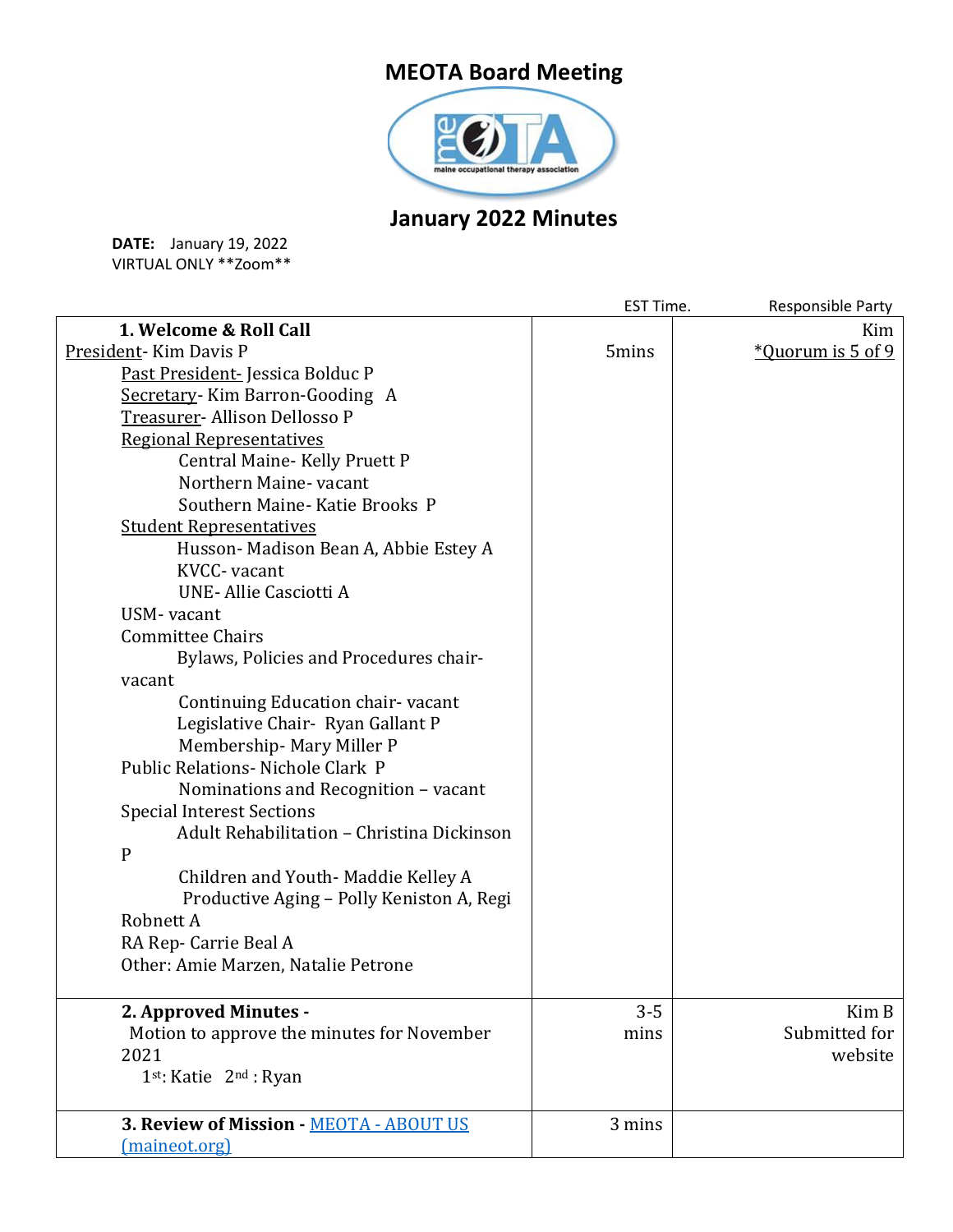| Read by: Katie                                                                                                                                                                                                                                                                                 |         |                                                                               |
|------------------------------------------------------------------------------------------------------------------------------------------------------------------------------------------------------------------------------------------------------------------------------------------------|---------|-------------------------------------------------------------------------------|
| 4. Question or Discussion of Reports - see<br>below<br>A. NA                                                                                                                                                                                                                                   | 5 mins  |                                                                               |
| <b>5. Old Business</b><br>a. Appointments- Form available online<br><b>ELECTIONS AND NOMINATIONS</b><br>(maineot.org)<br>-Continued openings for the following:<br>SIS Chair<br><b>Bylaws Chair</b><br>Nominations and Recognition Chair<br><b>Continuing Education Chair</b><br>RA Rep *AOTA  |         | Kim                                                                           |
| 6. New Business/Updates<br>a. Membership Taskforce update<br>What do we want to look at first to address<br>member<br>benefits and how do we want to roll out ideas<br>-Discuss at the retreat                                                                                                 | 60 mins | 60 mins<br>Kim                                                                |
| b. Book club to be led by Diane Sauter-Davis:<br>Date set for January 26 (15 signed up thus far)<br>c. Volunteer for PWH prmeota@gmail.com<br>Date Jan 22 <sup>nd</sup> email Nichole to sign up<br>Other events:<br><b>Special Surfers</b>                                                    |         | Nichole<br>Kim/Jessica                                                        |
| Dempsey Challenge<br>Walks?<br>Senior Games?<br>VAST?<br><b>Travis Mills Foundation?</b><br><b>Backpack Awareness?</b><br>Habitat for Humanity?                                                                                                                                                |         | Jessica<br>Kim/Jessica                                                        |
| Paper or media events<br>d. Hub due out end of January (content due the<br>31 <sup>st</sup><br>presidential welcome (and farewell)<br>spring save the date? Fall save the date<br>Regional events? Crafting date?<br>SIS events/updates<br>welcome new leaders<br>Comments legislative affairs |         | Jessica<br>Jessica<br>SIS chairs?<br>Jessica<br>Kim<br>Ryan<br>Nichole<br>Kim |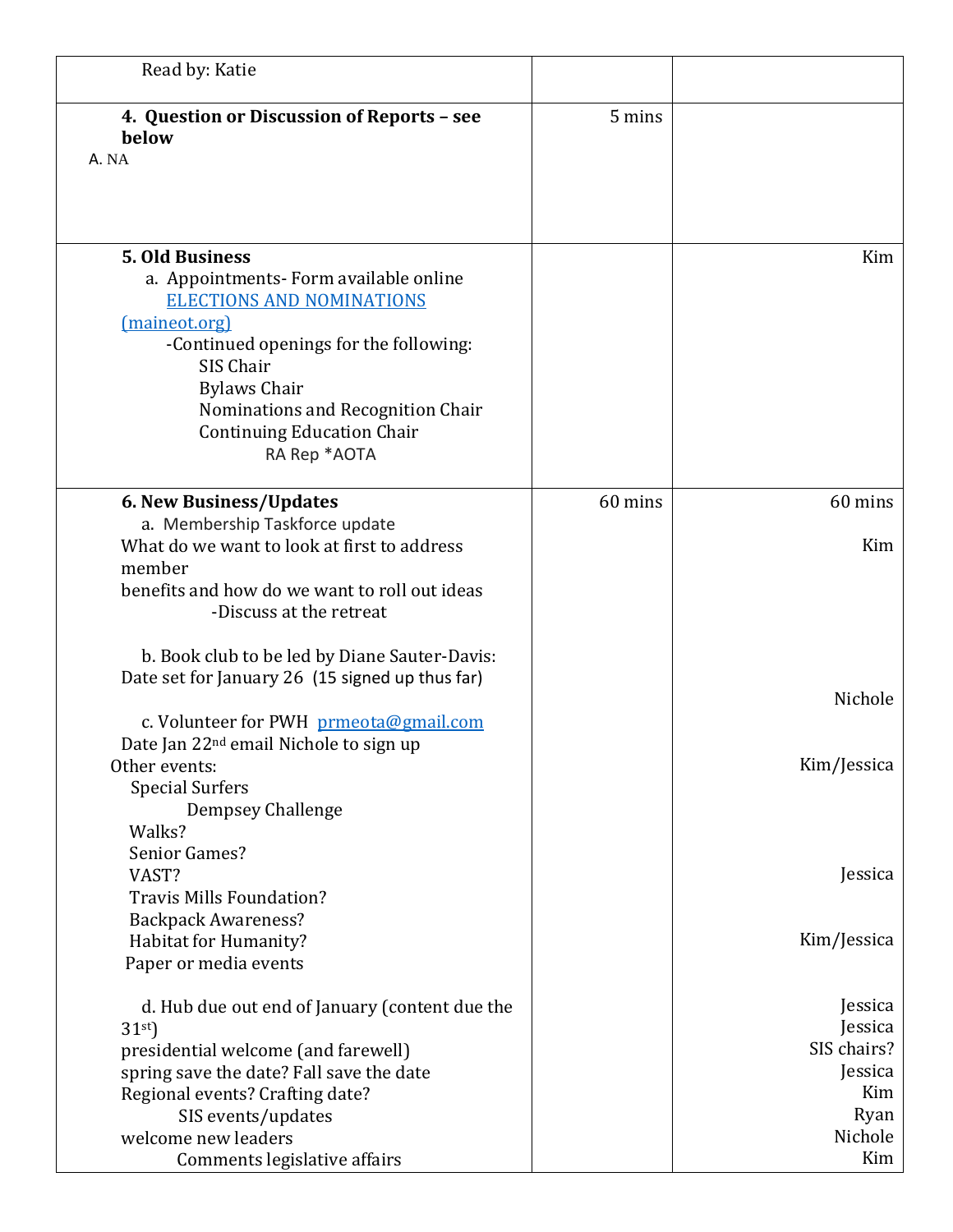| Volunteer dates                                    |        | Kim                               |
|----------------------------------------------------|--------|-----------------------------------|
| Student scholarships                               |        |                                   |
| Licensure updates                                  |        |                                   |
|                                                    |        |                                   |
| e. Spring Webinars                                 |        | Jessica                           |
| Children & Youth SIS: March 5th                    |        |                                   |
| Adult Rehab SIS: April 9th                         |        |                                   |
| Productive Aging SIS: March 26th                   |        |                                   |
| Fall 2022 Conference                               |        |                                   |
| October 22nd, 2022                                 |        |                                   |
| Hilton Garden Inn in Freeport                      |        |                                   |
| Keynote? Theme?                                    |        |                                   |
|                                                    |        |                                   |
|                                                    |        |                                   |
| f. student scholarship-applications open           |        |                                   |
| -Allison, Katie and Christina to score             |        |                                   |
| applications (due                                  |        |                                   |
| by March 15th)                                     |        | Natalie Petrone                   |
|                                                    |        |                                   |
| g. Maine OT/OTA Salary Discrepancy                 |        |                                   |
| -ASAP listserv post and AOTA contacts?             |        |                                   |
| -determine factors for the discrepancy             |        |                                   |
| -brainstorm action items                           |        |                                   |
| -Retreat item                                      |        |                                   |
| -conference roundtable                             |        |                                   |
| -Ad hoc committee?                                 |        |                                   |
| h. meeting dates and times (keep 3rd Wednesdays of |        |                                   |
| each                                               |        |                                   |
| month)                                             |        |                                   |
| -Retreat: February 12th 9-12?                      |        |                                   |
| -strategic plan review                             |        |                                   |
| -membership discussion                             |        |                                   |
| -salary discussion                                 |        |                                   |
|                                                    |        |                                   |
| 9. Final Items                                     | 5 mins | See above column                  |
| a. actions to be taken                             |        | for actions items                 |
| b. next meeting date/location-see next             |        |                                   |
| column                                             |        | <b>Next Meeting:</b>              |
| c. close meeting 736pm                             |        | <b>Retreat February</b>           |
|                                                    |        | 12th                              |
|                                                    |        | March 16th                        |
|                                                    |        |                                   |
|                                                    |        | <b>Reports Due in</b>             |
|                                                    |        | March:                            |
|                                                    |        | President, Treasurer,             |
|                                                    |        | Legislative, Membership<br>and CE |
|                                                    |        | chairs                            |
|                                                    |        |                                   |